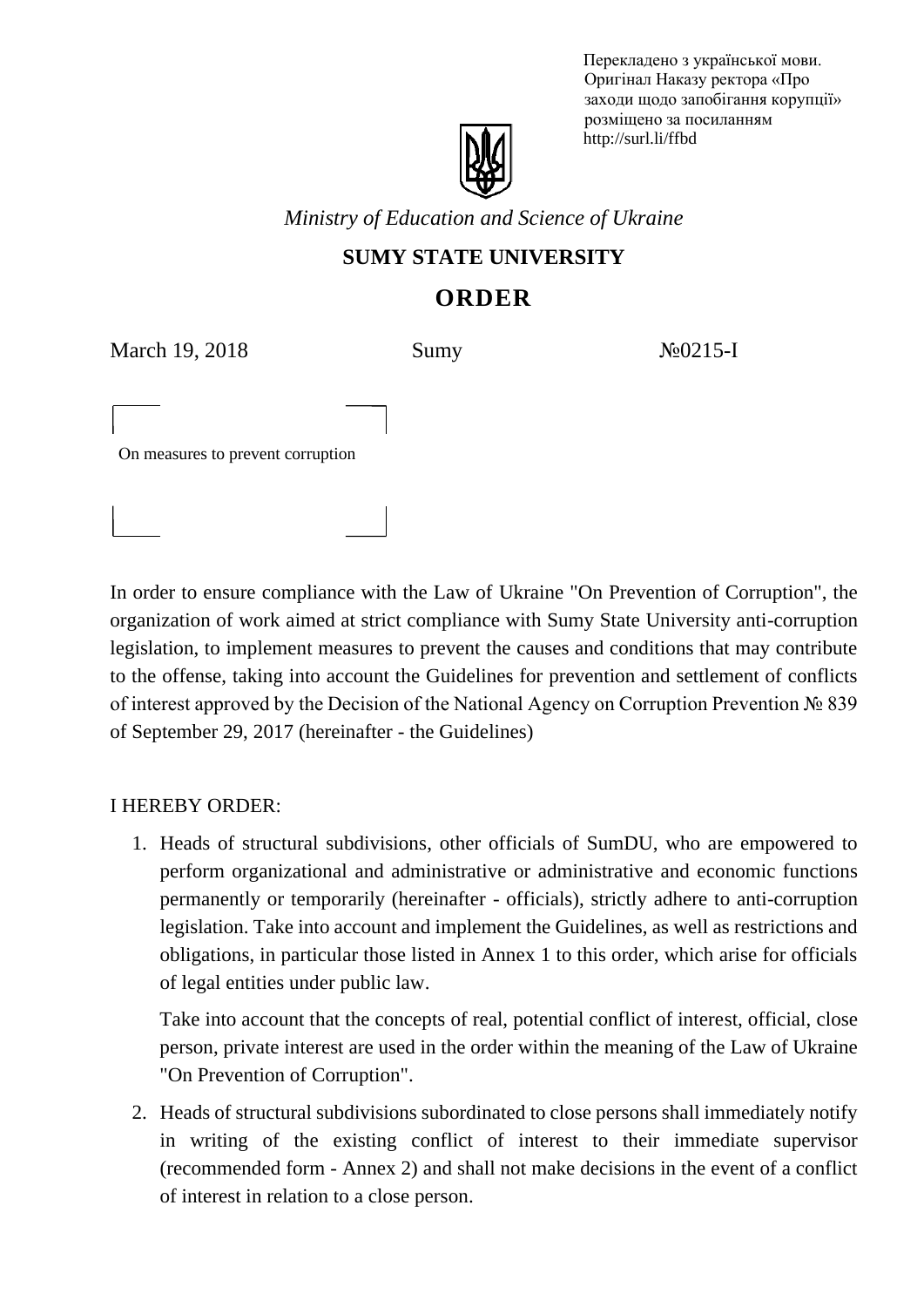- 3. The Head of the relevant official who has a conflict of interest, due to the direct subordination of a close person, of which he is aware (regardless of receipt of the notice), should immediately submit proposals to the rector (recommended form - Annex 3) on measures to prevent and resolve conflicts of interest in accordance with Art. 29- 34 of the Law of Ukraine "On Prevention of Corruption" together with the draft of the relevant order (recommended form - Annex 4).
- 4. Officials between whom a conflict of interest has arisen in connection with functions not related to official subordination, such as control over the performance of works, provision of services, supply of goods to close persons, related legal entities, civil, economic agreements, etc., should immediately notify in written form of the existing conflict of interest of their immediate supervisor (recommended form - Annex 2) and not to make decisions in the event of a conflict of interest. In turn, the Heads of such persons who are aware (with or without notice) of a conflict of interest of a subordinate, should immediately submit proposals to the rector on measures to prevent and resolve conflicts of interest in accordance with Art. 29-34 of the Law of Ukraine "On Prevention of Corruption" (recommended form - Annex 3) together with the draft of the relevant order (recommended form - Annex 4).
- 5. All officials of SumDU in case of occurrence in the course of employment of private interest (including subordination of close persons) which can influence objectivity or impartiality of decision-making, or on commission or non-performance of actions during performance of official duties, should immediately apply measures to prevent and resolve conflicts of interest in accordance with Art. 28 of the Law of Ukraine "On Prevention of Corruption", including to report a conflict of interest not later than the next working day of his immediate supervisor (recommended form - Annex 2), while in a real conflict of interest not to take action or make decisions, related to conflicts of interest. If possible – proactively take measures to spare the private interest with the provision of supporting documents to the immediate supervisor. The Heads of such persons in case of receipt of the notice - should submit proposals to the rector not later than the next day on measures to prevent and resolve conflicts of interest, subject to Art. 29-34 of the Law of Ukraine "On Prevention of Corruption" (recommended form - Annex 3) together with the draft of the relevant order (recommended form - Annex 4).
- 6. Officials in case of a real or potential conflict of interest, while performing duties in a collegial body (academic council, selection committee, etc.), do not participate in the decision of this body on issues related to conflict of interest, on which the relevant information is entered in the minutes of the meeting of the collegial body.
- 7. Officials should analyze the possibility of occurrence of conflict of interest both in themselves directly and in subordinate officials, and promptly take measures to resolve it.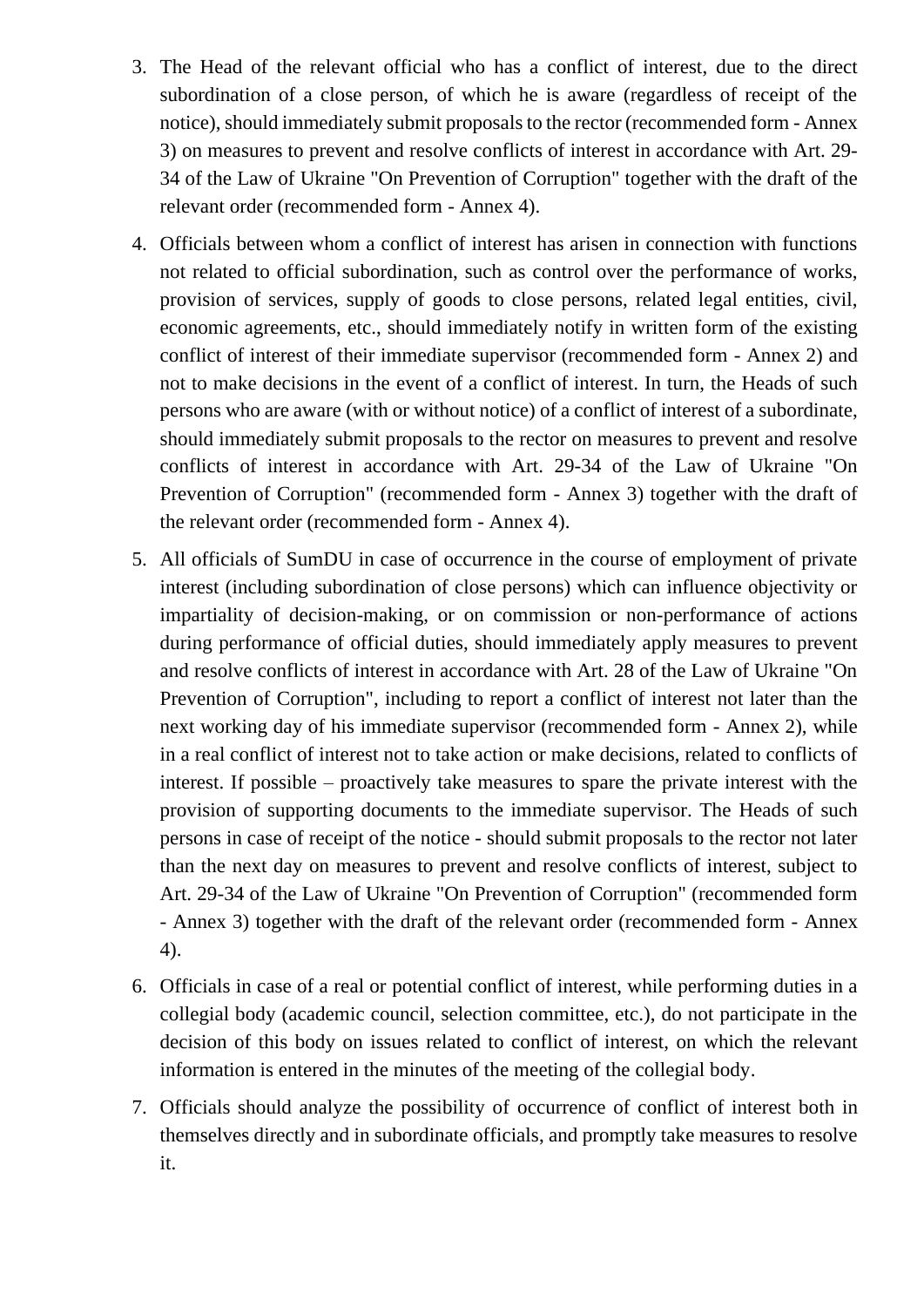- 8. Establish that the employee's notification of the decision to resolve the conflict of interest must be made immediately or within two working days after receipt of the employee's notification of the conflict of interest.
- 9. Direct managers of employees in respect of whom the measures are taken to resolve conflicts of interest should ensure proper execution of paragraph 8 of this order together with the Head of the Documentation Management and Control Department Akimenko L. V.
- 10.The Head of the Documentation Management and Control Department Akimenko L. V. To bring this order to the attention of the commissioner for prevention and detection of corruption, officials, Vice-Rectors of SumDU, all structural units - in electronic form; together with the Human Resources Department - to officials who are subordinate to close persons and their managers - under personal signature.
- 11.The Human Resources Department when hiring managers, other officials that transfered to such positions, entrusting employees with organizational and administrative and economic functions, should familiarize them with this order. Monitor the possibility of direct subordination of close persons to SumDU officials and take measures to report such cases directly to the specified persons and the commissioner for prevention and detection of corruption, to organize the settlement of conflicts of interest.
- 12.To the commissioner for prevention and detection of corruption at SumDU, First Vice-Rector V. D. Karpusha, to exercise control over the compliance by SumDU officials of the requirements of the anti-corruption legislation and to take measures for its settlement. I reserve general control over the execution of the order.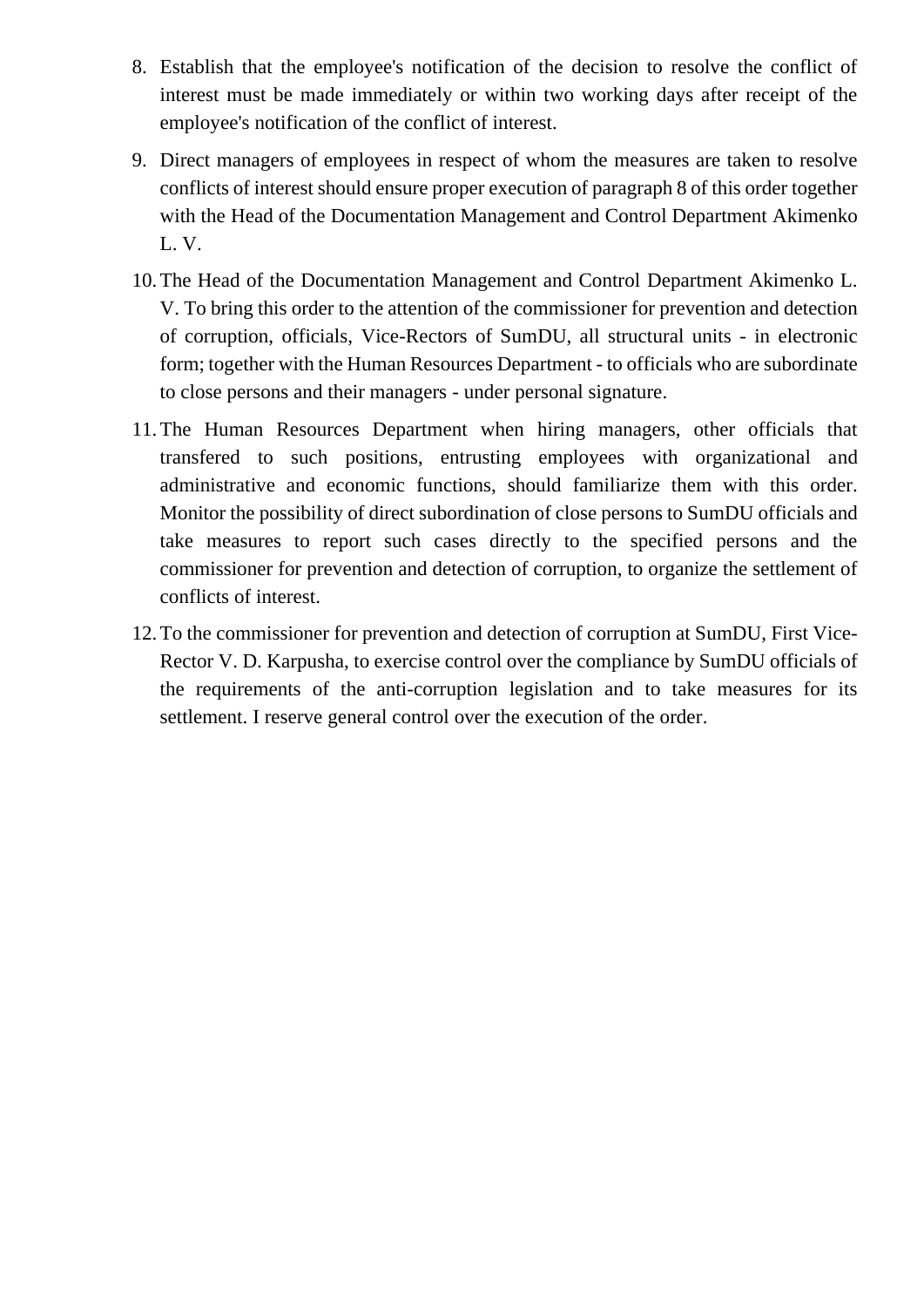#### **INFORMATION REFERENCE on obligations and restrictions provided by the Law of Ukraine "On Prevention of Corruption" (hereinafter - the Law) for officials of legal entities under public law:**

#### **Officials:**

- are prohibited to use one's official powers or one's position and related opportunities for the purpose of obtaining illegal benefits for oneself or other persons, including the use of any state or municipal property or funds in private interests (Article 22 of the Law);
- are prohibited directly or through other persons to demand, ask for, receive gifts for themselves or their relatives from legal entities or individuals: in connection with the implementation of such persons' activities related to the performance of state or local government functions; if the presenter is subordinated to such a person (in accordance with the features defined by Article 23 of the Law);
- in case of receipt of an offer of illegal benefit or gift, despite the private interests, immediately take the measures provided for in Article 24 of the Law, including refuse the offer; if possible, identify the person who made the offer; involve witnesses, if possible, including from among the staff; notify the immediate supervisor in written form of the proposal;
- take measures to prevent the occurance of real, potential conflicts of interest; notify not later than the next working day from the moment when the person learned or should have learned about the occurrence of a real or potential conflict of interest of the immediate supervisor, and in the case of a person in a position that does not provide for the immediate supervisor or in a collegial body - a national agency or other statutory body or collegial body while in the fulfilment of powers in which a conflict of interest has arisen; not to take actions and not to make decisions in the conditions of a real conflict of interests; take measures to resolve a real or potential conflict of interest (Article 28 of the Law).

**Officials shall be held criminally, administratively, civilly and disciplinary responsible for committing corruption or corruption-related offenses in accordance with the procedure established by law.**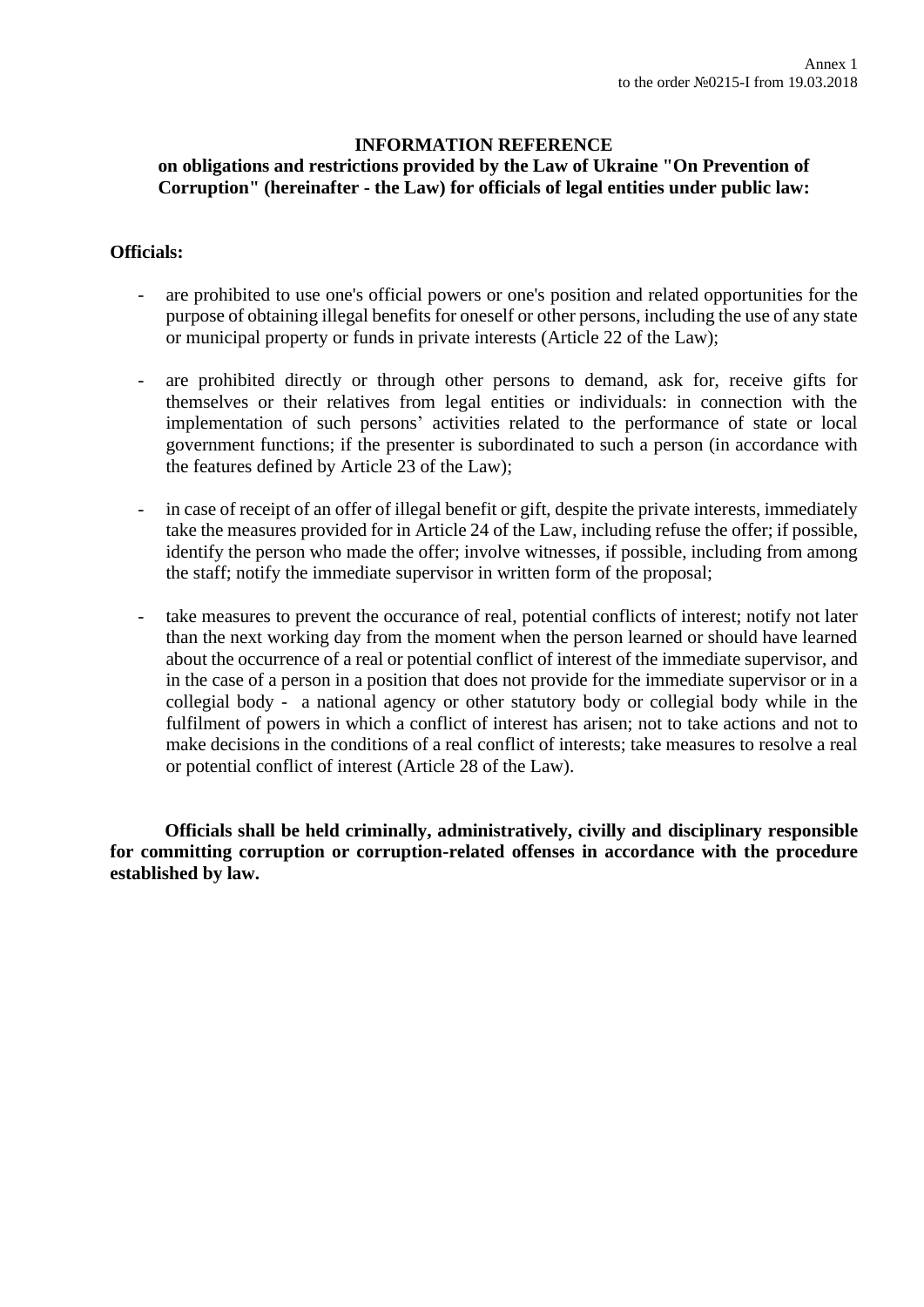\_\_\_\_\_\_\_\_\_\_\_\_\_\_\_\_\_\_\_\_\_\_\_\_\_\_\_\_\_\_\_\_\_\_\_\_\_ the position and full name of the immediate supervisor

\_\_\_\_\_\_\_\_\_\_\_\_\_\_\_\_\_\_\_\_\_\_\_\_\_\_\_\_\_\_\_\_\_\_\_\_\_ the position and full name of the person submitting the notification

\_\_\_\_\_\_\_\_\_\_\_\_\_\_\_\_\_\_\_\_\_\_\_\_\_\_\_\_\_\_\_\_\_\_\_\_\_

\_\_\_\_\_\_\_\_\_\_\_\_\_\_\_\_\_\_\_\_\_\_\_\_\_\_\_\_\_\_\_\_\_\_\_\_\_

#### **NOTIFICATION of conflict of interest (potential \ real|**

 $\left\langle \left\langle \begin{array}{cc} 0 & \cdots \end{array} \right\rangle \right\rangle$ 

| Notifying about the occurrence of |                  | conflict of interest, that is $\frac{1}{1}$ : |
|-----------------------------------|------------------|-----------------------------------------------|
|                                   | potential / real |                                               |
|                                   |                  |                                               |
|                                   |                  |                                               |
|                                   |                  |                                               |
|                                   |                  |                                               |
|                                   |                  |                                               |
|                                   |                  |                                               |

I agree and undertake not to act or make decisions in the event of a real conflict of interest.

employee's signature employee's full name

\_\_\_\_\_\_\_\_\_\_\_\_\_\_\_\_\_\_\_\_\_\_\_\_\_\_\_\_\_\_\_\_\_\_

.

\_\_\_\_\_\_\_\_\_\_\_\_\_\_\_\_\_ \_\_\_\_\_\_\_\_\_\_\_\_\_\_\_

<sup>1)</sup> Indicate the circumstances in which a person associates the occurrence of a conflict of interest, and in what it is expressed, the essence of private interest (e.g. direct subordination of close persons; the ability to make, initiate, participate in official decisions about themselves, closed ones; control over oneself, close persons; acceptance of results of works, services under concluded agreements, in respect of which there is a private interest, etc.)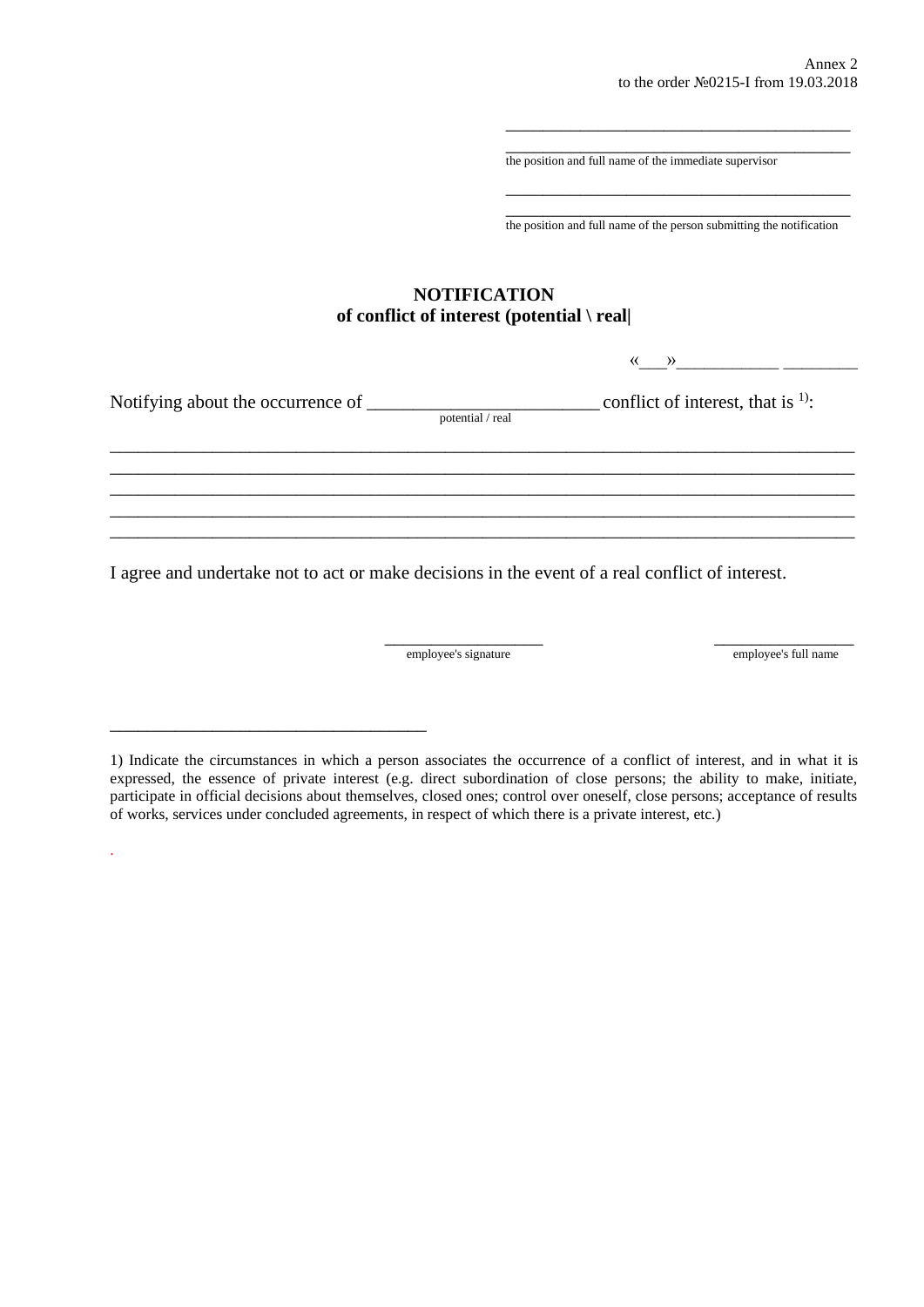1)

To the Rector of SumDU

\_\_\_\_\_\_\_\_\_\_\_\_\_\_\_\_\_\_\_\_\_\_\_\_\_\_\_\_\_\_ the position and full name of person

\_\_\_\_\_\_\_\_\_\_\_\_\_\_\_\_\_\_\_\_\_\_\_\_\_\_\_\_\_\_\_

#### **Official note on proposals for resolving conflicts of interest**

|                                                |                                    | $\left\langle \left\langle \right\rangle \right\rangle$ and $\left\langle \left\langle \right\rangle \right\rangle$ and $\left\langle \left\langle \right\rangle \right\rangle$ and $\left\langle \left\langle \right\rangle \right\rangle$ and $\left\langle \left\langle \right\rangle \right\rangle$ and $\left\langle \left\langle \right\rangle \right\rangle$ and $\left\langle \left\langle \right\rangle \right\rangle$ and $\left\langle \left\langle \right\rangle \right\rangle$ and $\left\langle \left\langle \right\rangle \right\rangle$ and $\left\langle \left\langle \right\rangle \$ |  |
|------------------------------------------------|------------------------------------|---------------------------------------------------------------------------------------------------------------------------------------------------------------------------------------------------------------------------------------------------------------------------------------------------------------------------------------------------------------------------------------------------------------------------------------------------------------------------------------------------------------------------------------------------------------------------------------------------------|--|
|                                                | potential / real                   |                                                                                                                                                                                                                                                                                                                                                                                                                                                                                                                                                                                                         |  |
|                                                | the position, employee's full name |                                                                                                                                                                                                                                                                                                                                                                                                                                                                                                                                                                                                         |  |
| due to the circumstances $2\frac{2}{\sqrt{2}}$ |                                    |                                                                                                                                                                                                                                                                                                                                                                                                                                                                                                                                                                                                         |  |
| as follows $3$ <sup>2</sup> :                  |                                    |                                                                                                                                                                                                                                                                                                                                                                                                                                                                                                                                                                                                         |  |
|                                                |                                    |                                                                                                                                                                                                                                                                                                                                                                                                                                                                                                                                                                                                         |  |
|                                                |                                    |                                                                                                                                                                                                                                                                                                                                                                                                                                                                                                                                                                                                         |  |
|                                                |                                    |                                                                                                                                                                                                                                                                                                                                                                                                                                                                                                                                                                                                         |  |
|                                                |                                    |                                                                                                                                                                                                                                                                                                                                                                                                                                                                                                                                                                                                         |  |
|                                                |                                    |                                                                                                                                                                                                                                                                                                                                                                                                                                                                                                                                                                                                         |  |
| signature                                      |                                    | full name                                                                                                                                                                                                                                                                                                                                                                                                                                                                                                                                                                                               |  |

1) The immediate supervisor of an official who has a conflict of interest.

\_\_\_\_\_\_\_\_\_\_\_\_\_\_\_\_\_\_\_\_\_\_\_\_\_\_\_

2) Indicates: "set out in the notice" - in the case of notification of the employee of a conflict of interest; or the circumstances of the identified conflict of interest are indicated - in the absence of notification of the employee.

3) Indicate the proposed specific ways to resolve conflicts of interest, in accordance with Art. 29-34 of the Law of Ukraine "On Prevention of Corruption", for example:

*If the Head of the department has a teacher with whom he has family relations, the following proposals may be submitted: directly subordinate the teacher to the Deputy Head of the department, give him the authority to initiate incentives, financial encouragement, penalties, personnel decisions, control over such a teacher, etc., to authorize the Vice-Rector or the Dean of the faculty to control the decisions or draft decisions made or developed by the Head of the department, which relate to such a teacher, and whose decisions cannot be transferred to the Deputy Head, due to their general nature, as well as those accepted by the Deputy in relation to such a teacher, and to conduct their mandatory examination and approval. Similar measures (but taking into account the position) can be applied to other officials of departments, institutes, faculties, centers, members of the administration, etc.*

*If a close person is subordinated to the Head of the university-wide structural subdivision, the following proposals may be made: to authorize the Vice-Rector to control decisions or draft decisions made or developed by the Head in relation to a close person, and to carry out mandatory verification and approval..*

*Officials with a conflict of interest arising from functions not related to official subordination, such as control over the performance of works, provision of services, supply of goods by close persons, related legal entities, under civil law, economic agreements: should remove the employee from control and acceptance of relevant works / services / goods, authorize another person (for example, the Head of the Research Unit - for scientific contracts, another materially responsible person - for goods, another official within the competence, etc.).*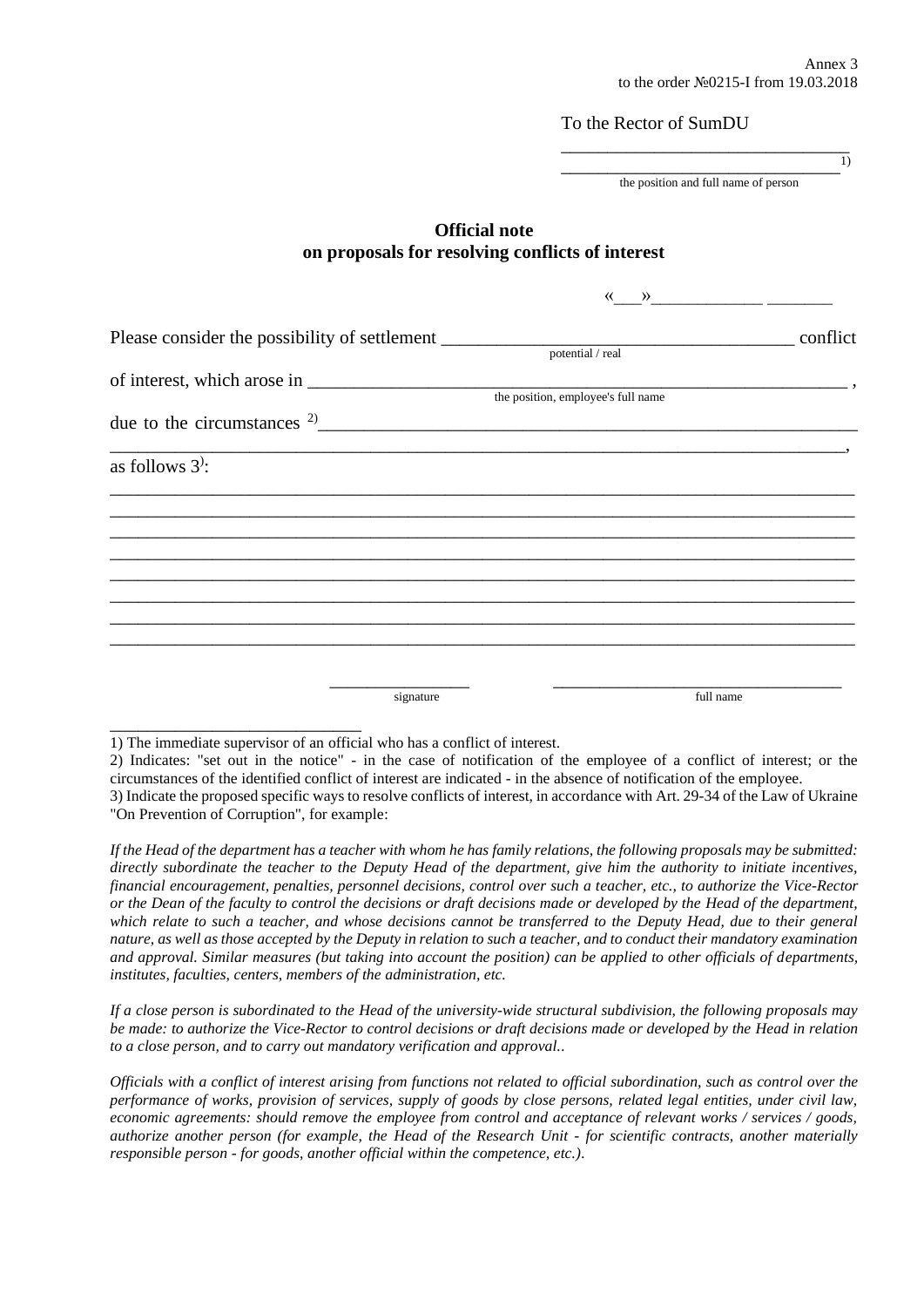to the order №0215-І from 19.03.2018 in the wording of the order №0239-І from 28.03.2018



*Ministry of Education and Science of Ukraine*

### **SUMY STATE UNIVERSITY**

## **ORDER**

|        | 20                                                               | Суми                                                        |     | $N_2$                                                                                                                                                                                                                                                                                                                                                                 |
|--------|------------------------------------------------------------------|-------------------------------------------------------------|-----|-----------------------------------------------------------------------------------------------------------------------------------------------------------------------------------------------------------------------------------------------------------------------------------------------------------------------------------------------------------------------|
|        |                                                                  |                                                             |     |                                                                                                                                                                                                                                                                                                                                                                       |
|        | On measure to prevent corruption                                 |                                                             |     |                                                                                                                                                                                                                                                                                                                                                                       |
|        |                                                                  |                                                             |     |                                                                                                                                                                                                                                                                                                                                                                       |
|        |                                                                  |                                                             |     | In order to ensure compliance with the requirements of the Law of Ukraine "On Prevention                                                                                                                                                                                                                                                                              |
| of     | Corruption", in connection with                                  |                                                             | the | of<br>occurrence<br>conflict of interest                                                                                                                                                                                                                                                                                                                              |
|        |                                                                  |                                                             |     |                                                                                                                                                                                                                                                                                                                                                                       |
|        | potential / real<br>of the position, employee's full name        |                                                             |     |                                                                                                                                                                                                                                                                                                                                                                       |
|        |                                                                  |                                                             |     |                                                                                                                                                                                                                                                                                                                                                                       |
|        |                                                                  |                                                             |     |                                                                                                                                                                                                                                                                                                                                                                       |
|        | <b>I HEREBY ORDER:</b>                                           |                                                             |     | 1. Take the following measures to resolve the conflict of interest and prevent it in the future:                                                                                                                                                                                                                                                                      |
|        | (2)                                                              | <u> 1989 - Johann Stoff, amerikansk politiker (d. 1989)</u> |     |                                                                                                                                                                                                                                                                                                                                                                       |
|        |                                                                  |                                                             |     | 2. The Head of the Documentation Management and Control Department together with                                                                                                                                                                                                                                                                                      |
|        |                                                                  |                                                             |     |                                                                                                                                                                                                                                                                                                                                                                       |
|        |                                                                  |                                                             |     | to familiarize $\frac{3}{2}$<br>order under personal signature up to $\left(\frac{9}{2}\right)$ $\frac{4}{2}$ with this order under personal signature up to $\left(\frac{9}{2}\right)$<br>Documentation Management and Control Department is to bring this order in electronic<br>form to the attention of other employees, which are mentioned in it, and the Human |
|        | Resources Department.<br>prevention and detection of corruption. |                                                             |     | 3. Control over the execution of this order shall be assigned to the commissioner for                                                                                                                                                                                                                                                                                 |
| Rector |                                                                  |                                                             |     | A. V. Vasylyev                                                                                                                                                                                                                                                                                                                                                        |

A draft order brought in by <sup>6)</sup>

\_\_\_\_\_\_\_\_\_\_\_\_\_\_\_\_\_\_\_\_\_\_\_\_\_\_

\_\_\_\_\_\_\_\_\_\_\_\_\_\_\_\_\_\_\_\_

APPROVED BY: The commissioner for prevention and detection of corruption, First Vice-Rector

V. D. Karpusha

<sup>1)</sup> The circumstances in which the conflict of interests is connected are briefly indicated, for example: subordination of close persons, occurrence of private interest during acceptance of works, goods, services under the concluded contracts, etc.